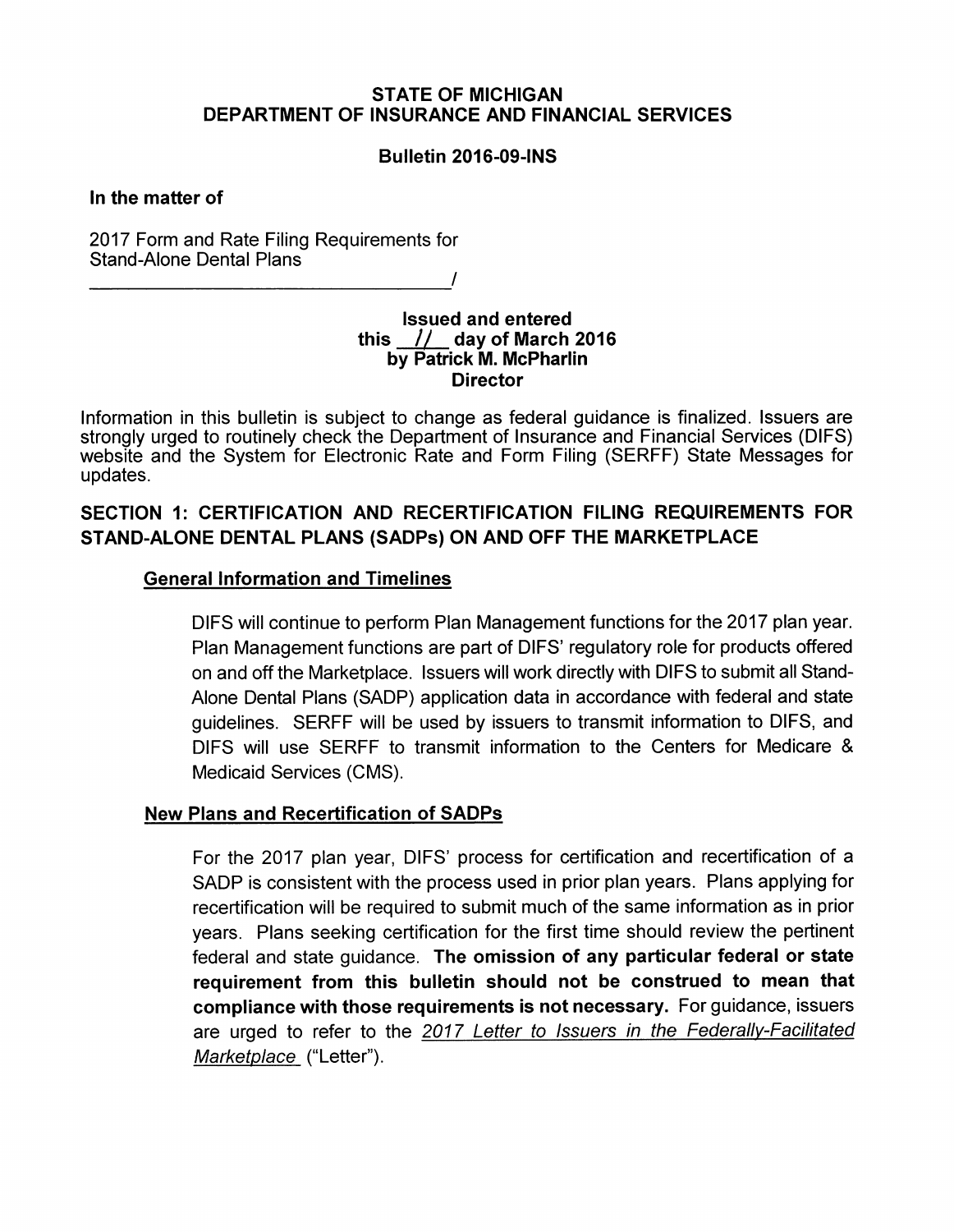# *Timeline for SADP Submissions*

SADP submissions will follow this timeline. This timeline differs from the Medical Plans Timeline.

| Activity                                                              |                                                                                                                         | Dates                      |
|-----------------------------------------------------------------------|-------------------------------------------------------------------------------------------------------------------------|----------------------------|
| <b>SADP</b><br>Application<br>Submission and<br><b>Review Process</b> | Michigan Filing Deadline                                                                                                | 4/11/2016                  |
|                                                                       | DIFS 1 <sup>st</sup> Transfer of Plan Data to<br><b>CMS</b>                                                             | 5/11/2016                  |
|                                                                       | <b>CMS Reviews Plan Data; Sends</b><br><b>Correction Notices</b>                                                        | 5/12/2016 to<br>6/16/2016  |
|                                                                       | DIFS 2 <sup>nd</sup> Transfer of Plan Data to<br>CMS                                                                    | 6/30/2016                  |
|                                                                       | CMS Reviews Plan Data; Sends 2 <sup>nd</sup><br><b>Set of Correction Notices</b>                                        | 7/01/2016 to<br>8/09/2016  |
|                                                                       | <b>DIFS Final Transfer to CMS</b>                                                                                       | 8/23/2016                  |
|                                                                       | <b>Final CMS Review of Revised QHP</b><br>Application Submissions Received as<br>of August 23                           | 8/24/2016 to<br>9/09/2016  |
| <b>SADP</b><br>Agreement/Final<br>Certification                       | Certification Notices Sent to Issuers;<br>Agreements Signed by Issuers;<br><b>Validation Confirming Final Plan List</b> | 9/15/2016 to<br>10/04/2016 |
| <b>Open Enrollment</b>                                                |                                                                                                                         | 11/01/2016 to<br>1/31/2017 |
| *All dates based on CMS functions are subject to<br>change            |                                                                                                                         |                            |

# *2017 SADP Filing Requirements*

SADP issuers must submit the required Templates and run the 2017 QHP Application Tools and Data Integrity Tool as outlined in Exhibit 1. *Please note:*  only one Business Rules Template needs to be completed. The one template will include both individual and small group plans. However, the Business Rules Template must be submitted in both the individual and small group SERFF filings and binders.

# *Stand-Alone Dental Checklist Requirements (Revised for 2017)*

For the 2017 filing year, DIFS developed SADP-specific forms, rates, and network adequacy checklists. Each SADP filing must include completed forms FIS 2304 (SADP Rates Checklist), FIS 2305 (SADP Forms Checklist), and FIS 2314 (SADP Network Adequacy Checklist) and be filed as shown in Exhibit 1.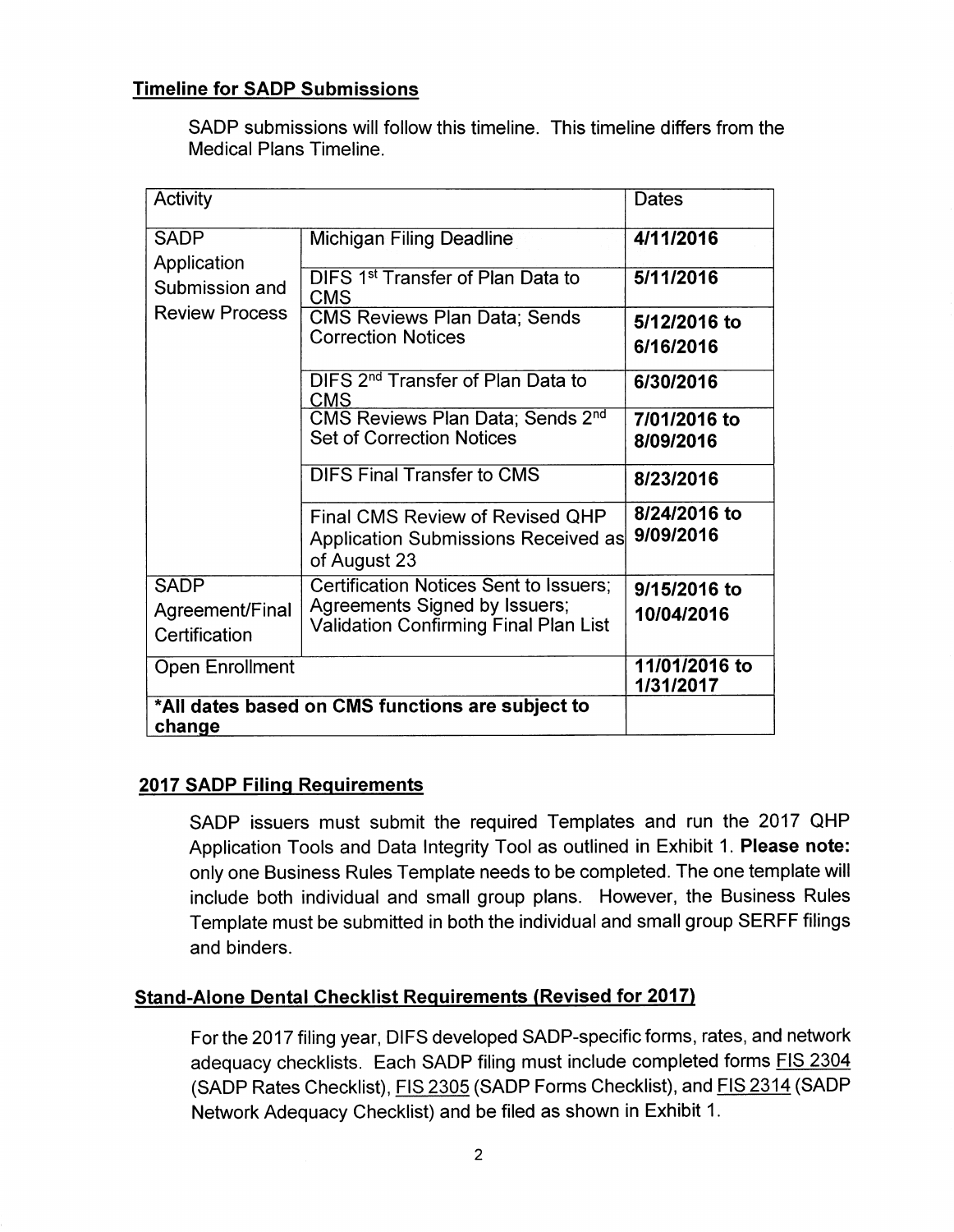# *Revisions to Previously-Approved SADPs: Red-Lined Versions*

Issuers making revisions to previously-approved SADP forms must provide redlined versions. Red-lined versions should be filed under the Forms Schedule tab of the SERFF Rate/Form filing.

#### *File Naming*

Certain items under the Supporting Documentation tab in the Rate/Form filing and/or the Binder filing must adhere to a standard naming convention as follows: lssuerName\_MIFormDescription\_Version#.

The purpose of this naming convention is to track new versions as they are updated on the system. It is important to start with Version 1 and use the same Issuer Name and Form Description in the file name each time.

Items that are required to have a standard naming convention are:

- DIFS SADP Forms Checklist;  $\bullet$
- DIFS SADP Rates Checklist;  $\bullet$
- DIFS SADP Network Adequacy Checklist;  $\bullet$
- Ml Network Data Template;  $\bullet$
- Rates Table Template;  $\bullet$
- Actuarial Memorandum;  $\bullet$
- Justifications and Attestations;  $\bullet$
- Summary of Benefits and Coverage;  $\bullet$
- Any document that is amended from its original version that is not  $\bullet$ automatically versioned through SERFF.

# *SERFF Filings*

All filings submitted via SERFF (on and/or off the Marketplace) are considered to be public immediately upon being filed in SERFF.

All federal and Michigan-specific templates must be filed in the Rate/Form filing and in the Binder in Excel (xml and xlsm) formats. Do not submit templates in PDF.

# *Product Withdrawal and Uniform Modification*

SADPs are subject to product withdrawal/uniform modification rules. For the 2017 filing year, DIFS requires that the Michigan Uniform Modification Justification form [\(FIS 2316\)](http://www.michigan.gov/documents/difs/FIS_2316-2017_MI_Uniform_Modification_516593_7.docx) be submitted as shown on Exhibit 1.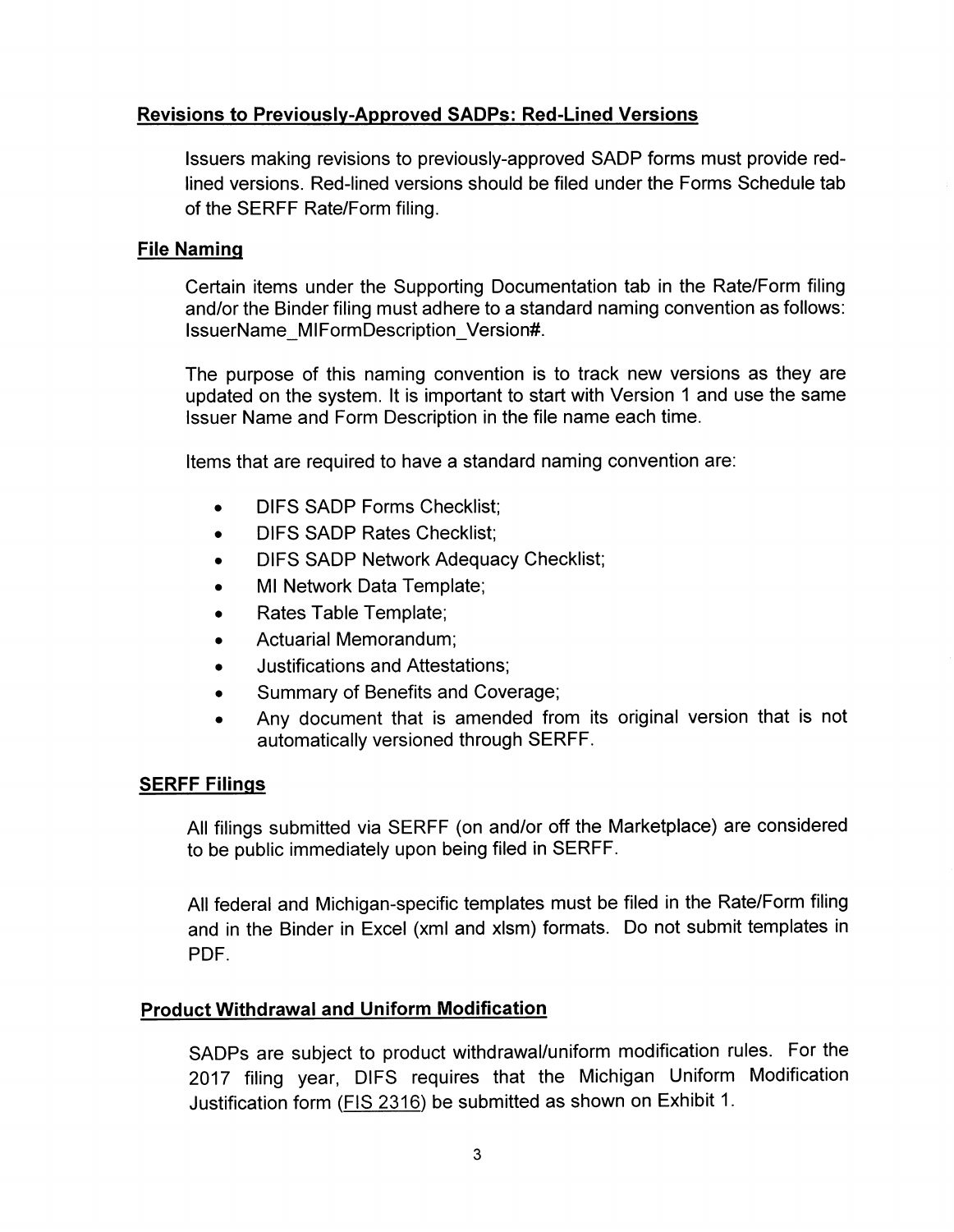# *Licensure and Good Standing*

DIFS will review the licensure status of all issuers filing SADPs.

# *Actuarial Value (AV) Requirements*

All individual and small group SADPs offered on- and off- Marketplace must have an actuarial value of 70% (low) or 85% (high) with a **de minimis** variation of +/- 2 percentage points. All SADP issuers must include a certification by a member of the American Academy of Actuaries of the plan's actuarial value.

# *Annual Limit on Cost-Sharing*

The 2017 out-of-pocket maximums for Marketplace-certified SADPs are \$350 for one covered child and \$700 for two or more covered children.

# *Service Area*

With regard to plans on the Marketplace, CMS requires that any partial service areas (geographic areas smaller than a county) offered on the Marketplace be established without regard to racial, ethnic, language, or health status related factors. Issuers with partial service areas must submit a partial service area justification in the supporting documentation tab of the binder. Issuers should refer to the CMS Service Area Partial County Justification Instructions regarding acceptable reasons for partial service areas. Partial service area requests will be reviewed on a case-by-case basis. Issuers of on-Marketplace SADP plans are urged to refer to the ["Letter."](https://www.cms.gov/CCIIO/Resources/Regulations-and-Guidance/Downloads/Final-2017-Letter-to-Issuers-2-29-16.pdf) 

# *Network Adequacy*

DIFS will collect network detail on the Michigan Network Data Template. The Michigan Network Data Template is required for stand-alone dental networks, and is available with accompanying instructions in SERFF. Please review the Michigan [Network Adequacy Guidance](http://www.michigan.gov/documents/difs/Network_Adequacy_Guidelines_415418_7.pdf) for network adequacy standards. For consideration of any service area, the issuer must demonstrate that it has dental providers located within the boundaries of the county. Additionally, the issuer must demonstrate that at a minimum, there are endodontic, oral surgery, and periodontics dental specialists in each of the metropolitan service areas it is requesting approval for. All network adequacy reviews are also subject to CMS oversight.

# *Essential Community Providers*

Issuers of on-Marketplace plans should refer to the ["Letter"](https://www.cms.gov/CCIIO/Resources/Regulations-and-Guidance/Downloads/Final-2017-Letter-to-Issuers-2-29-16.pdf) for current Essential Community Provider requirements.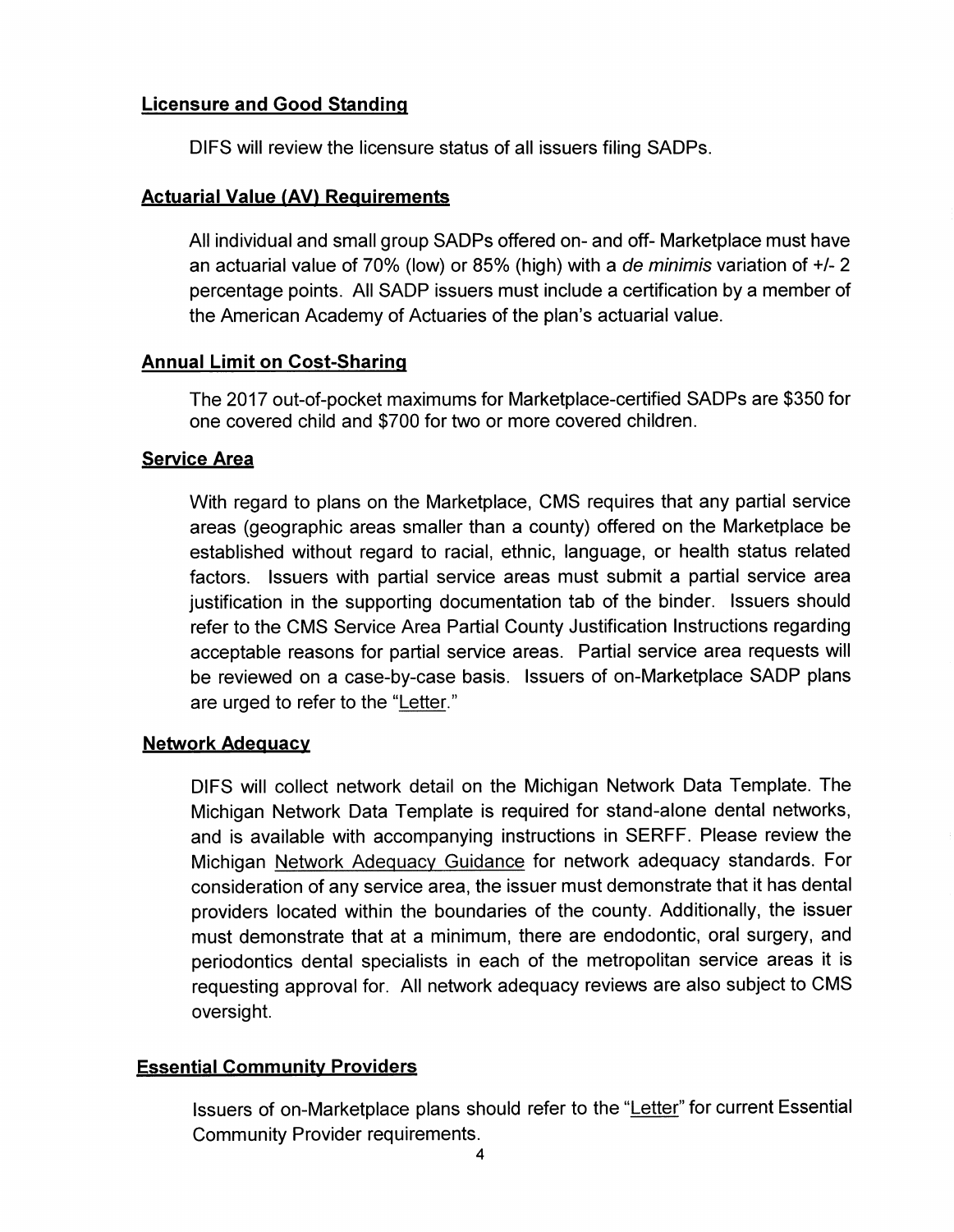# *SECTION 2: CONTRACT REQUIREMENTS*

# *Readability*

Submitted forms must comply with the following readability standards found under MCL 500.2236(3):

- 1. Each form entered in the SERFF Forms Schedule tab shall include the form's readability score.
- 2. The readability score must be based on the Microsoft Word Flesch Reading Ease test and have a score of 45 or higher. Forms with a Microsoft Word Flesch Reading Ease score lower than 45 will not be approved by DIFS or transferred to CMS for certification.
- 3. Health care policies and certificates, dental policies and certificates, and certificates of coverage, with more than 3,000 words printed on not more than three pages, or more than three pages of text regardless of the number of words, shall contain a table of contents. (This requirement does not apply to riders or endorsements).
- 4. Be printed with font size not less than 10 point (an exception under MCL 500.2236(3) for policies of disability insurance as defined in section MCL 500.3400); font requirement found in MCL 500.3402.

# *Dependent Coverage*

Essential Health Benefit (EHB) coverage for pediatric services are required for enrollees until at least the end of the month in which the enrollee turns 19 years of age.

# *Guaranteed Renewability*

Although SADPs are considered excepted benefits, and therefore not subject to federal guaranteed renewability requirements, CMS will apply certain guaranteed renewability standards to SADPs. See page 19 of the ["Letter."](https://www.cms.gov/CCIIO/Resources/Regulations-and-Guidance/Downloads/Final-2017-Letter-to-Issuers-2-29-16.pdf) 

# *Internal Formal Grievance and External Review Procedures*

SADPs offered by commercial issuers must offer a formal grievance procedure pursuant to MCL 500.2213 and adhere to the external review process under the patient's right to independent review act, PA 251 of 2000 (MCL 550.1901 to 550.1929). These procedures must be part of the policy and submitted for approval with the SADP filing. If the issuer has DIFS-approved grievance and external review procedures, these must be filed under the Supporting Documentation tab of the SERFF Rate/Form filing.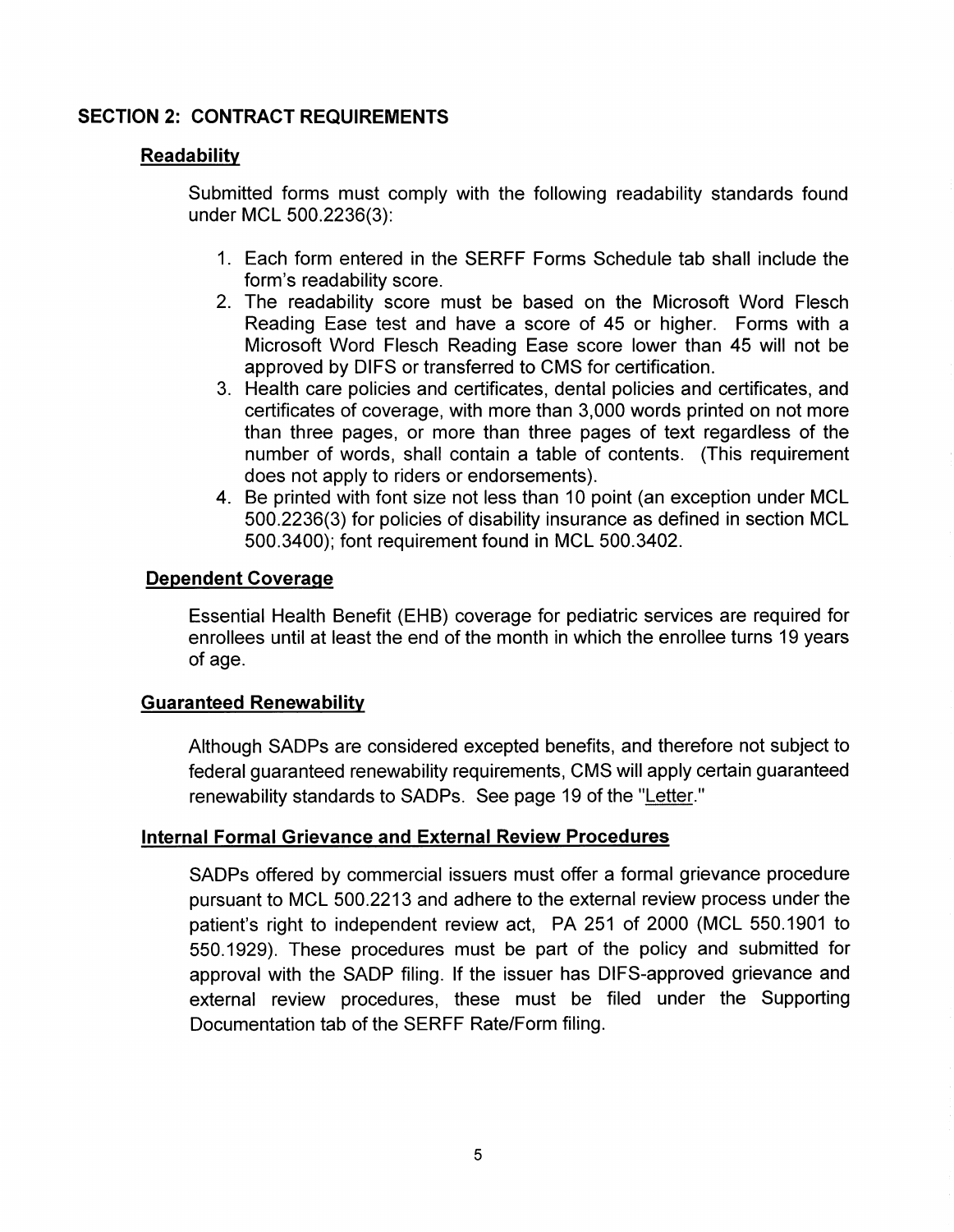# *Marketplace Certification*

All SADPs intended to be EHB-compliant must be Marketplace-certified, even if the plan will not be marketed on-Marketplace. The only SADPs that can be considered to provide EHB or be identified as having a "high" or "low" value are those that have followed the certification process and have been approved and recommended for certification to CMS.

# *Benefit Enhancement in Excess of EHB*

Issuers of SADPs may offer enhanced benefit and benefit payment arrangements in excess of EHB. These enhanced arrangements are limited to non-EHB pediatric oral benefits only.

# *SECTION 3: RATING*

For the 2017 certification of SADPs, issuers must complete a separate Rates Table Template for individual and small group markets. For all plans other than the FF-SHOP plans, rates should be identified as either "Guaranteed" or "Estimated" in the Plans and Benefits Template, and can either be individually age rated or family tier rated. For FF-SHOP plans, rates must be "Guaranteed" and individually age rated.

SADP Michigan rate filings must include the following components:

- Rate manual showing only *Michigan-specific* rates;
- Sample rate calculation;
- Michigan Rate Checklist for SADPs;
- Actuarial Memorandum addressing items from the Michigan Rate Checklist, including but not limited to:
	- Description and exhibits showing the development of rates from the experience;
	- Methodology and assumptions used to calculate each plan's actuarial value.
	- Derivation of the EHB Apportionment percentage for pediatric dental (individual plans only)

Any questions regarding this bulletin should be directed to:

Department of Insurance and Financial Services Office of Insurance Rates and Forms 530 West Allegan Street, 7<sup>th</sup> Floor P.O. Box 30220 Lansing, Michigan 48909-7720 Toll Free: (877) 999-6442

Patrick M. McPharlin **Director**